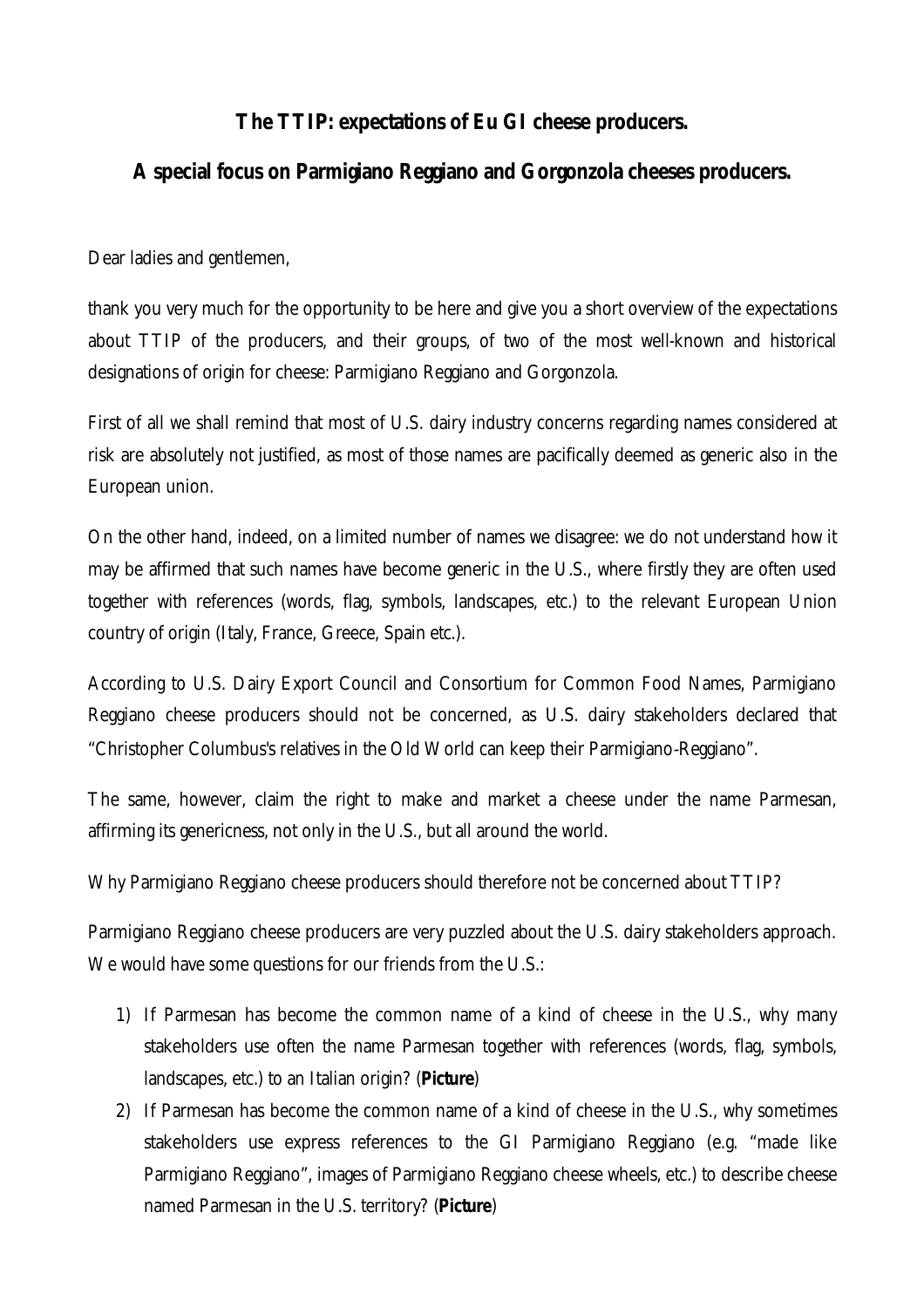3) Don't you think that the primary goal of TTIP should be the consumer's protection against any risk of being misled as to the origin of the product, in line with the spirit of the Agreement on Trade-Related Aspects of Intellectual Property Rights TRIPS's?

Moreover, in spite of their public declarations, during the registration proceeding for the designation of origin Parmigiano Reggiano within the EU and the Central American region Association Agreement, U.S. Dairy Export Council maintained the genericness not only of the name Parmesano, but also of the name Parmigiano, which is far from reality, as U.S. stakeholders know very well.

Luckily, as concerns the U.S., Parmigiano Reggiano cheese producers were very forward-looking in the past and the protection of the name Parmigiano Reggiano, was safeguarded in the U.S. through the certification trademark system, the only possible way to get some level of protection. But the certification system did not provide adequate protection in our experience. Furthermore it proved to be expensive, with very high administrative costs and prohibitive judicial ones. The American Intellectual Property Law Association (AIPLA) often conducts a survey of attorneys regarding the average costs of litigation for intellectual property matters (1) through discovery and (2) through the end of the trial. An AIPLA survey from 2011 estimates that for a trademark case with less than \$1MM in controversy, the average costs through discovery is \$216,000 and the average costs through the end of the trial is \$384,000.

And with respect to Gorgonzola cheese, a few questions as well:

- 1) If Gorgonzola has become generic the common name of a kind of cheese in the U.S., why a very well-known US operator, about its Oregonzola cheese, says that "*The smooth and yielding texture of the paste and clearly defined blue veins are reminiscent of the great Gorgonzola; Oregonzola is sweet and savory, and reminiscent of classic Italian blue*"?
- 2) If Gorgonzola has become generic the common name of a kind of cheese in the U.S., why U.S. operators differentiate between 'Italian Gorgonzola' and 'Domestic Gorgonzola' (**picture**)? And why stakeholders use the name Gorgonzola together with references (words, flag, symbols, landscapes, etc.) to an Italian origin (**picture**)?

U.S. stakeholder maintain the position that not only the EU institutions, even the Courte of justice of the European union would have had an important role to restrict the use of some allegedly common names for foods, such as Parmesan and Feta for instance. As mentioned before, U.S. stakeholders forget that so many names have undoubtedly become generic in the EU, and when the Court has taken its decisions supporting the lack of genericness of Parmesan and Feta, those were based